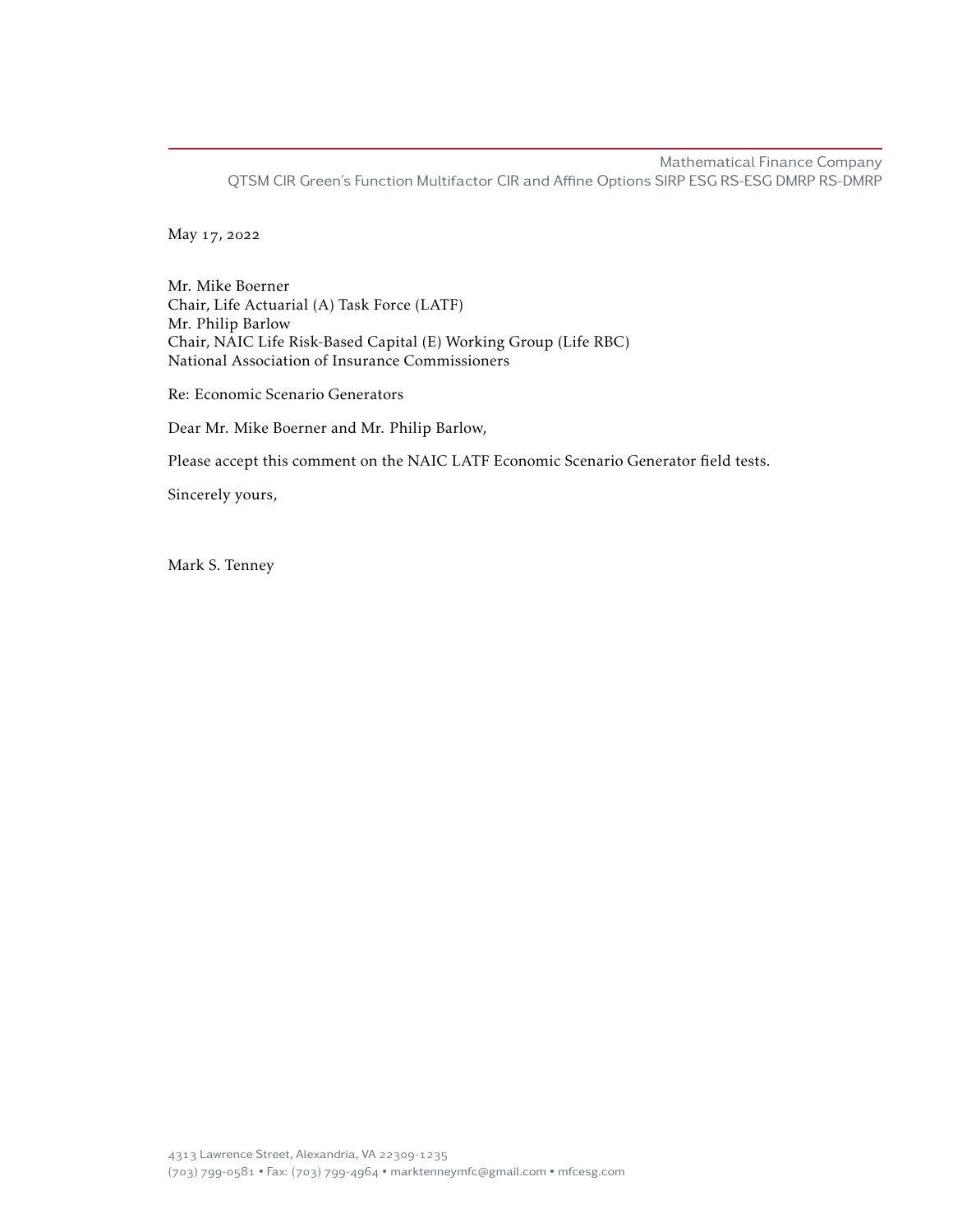Mr. William Carmello said the original parameterization of the vendor, Conning, should be part of at least the first field test. This was in the context of equities, but can apply to interest rates as well. I support this recommendation. The original set before any contact with the NAIC has value. The set or sets that were then revised based on interaction with LATF but before the shadow rate models are also of value.

Although heavily criticized, these scenarios are important to understand. Steeper negative interest rate scenarios and much lower equity return scenarios where the wealth ratios are substantially below one are important to study and include in risk management from a regulator point of view.

[https://voxeu.org/article/negative-interest-rate-policy-post-covid-](https://voxeu.org/article/negative-interest-rate-policy-post-covid-19-world)19-world

[https://voxeu.org/article/swedish-experience-negative-central-bank-rates#:~:](https://voxeu.org/article/swedish-experience-negative-central-bank-rates#:~:text=The%20Swedish%20Riksbank%20was%20the,lowered%20it%20to%20%2D0.10%25.) text=The%20Swedish%20Riksbank%20was%20[the,lowered%](https://voxeu.org/article/swedish-experience-negative-central-bank-rates#:~:text=The%20Swedish%20Riksbank%20was%20the,lowered%20it%20to%20%2D0.10%25.)20it%20to%20%2D0.10%25.

These scenarios can be used to make arrangements with banking and securities regulators so that insurance companies are able to borrow at negative interest rates if those occur. Even if rates are negative and an insurance company owns a bank, it is not automatic it can borrow at negative interest rates from the Federal Reserve. This is because of tiering.

The Narrow Bank applied for receiving interest on excess reserves but was turned down by the banking regulators. This was an application of tiering in the US already. Tiering is used already in negative interest rate countries. Some bank reserves are charged a negative rate but not all. Alternatively, some can borrow at negative rates but not all. Or they can borrow at a negative rate but not as negative a rate as others. Paul Kupiec of AEI has criticized the banking regulators for playing favorites and not having an equal access to tiering rates from the Federal Reserve.

A bad tier day for insurance companies could mean bank regulators saying no to borrowing at negative rates through banks they own or through other banks. Bank regulators and the SEC could also interpret existing to rules to make it hard or harder for insurance companies to use corporate bonds as collateral for negative interest rate loans from banks or in the repo market.

The NAIC ESG scenarios with negative rates and low equity returns can be used now to head off such bad regulatory rulings. They can be used now to get some favorable regulatory action in advance from banking regulators and possibly the SEC for insurance companies if negative rates happen. There is extensive interest in negative interest rate among economists and central banks. This includes developing mechanisms to prevent arbitrage by hoarding paper currency. They are going fast to get somewhere on this.

The equity premium puzzle is the name given to equity return premiums being too high for conventional economic theory to support. One possibility discussed widely is that equity premiums will drop to what traditional economic theory says they should be. In this case, downward scenarios can involve very substantial losses.

One formula for the equity risk premium based on standard economic theory is illustrated numerically. See Theory of Financial Decision Making, Jonathan Ingersoll. See formula 22 page 275 and formula 25 page 276.

Assume gamma is  $1/2$ , a measure of risk aversion. Assume the ratio of risky wealth is  $1/2$ . Assume a stock market annual log volatility of .2. In that case, the equity risk premium is  $1/2 * 1/2 * 0.2 * 0.2 = 0.01$ . A more typical annual volatility is .15 or .16. This would result in a lower value.

What do we add the .01 to? The inflation rate target plus r-star. The inflation target in the US has been 2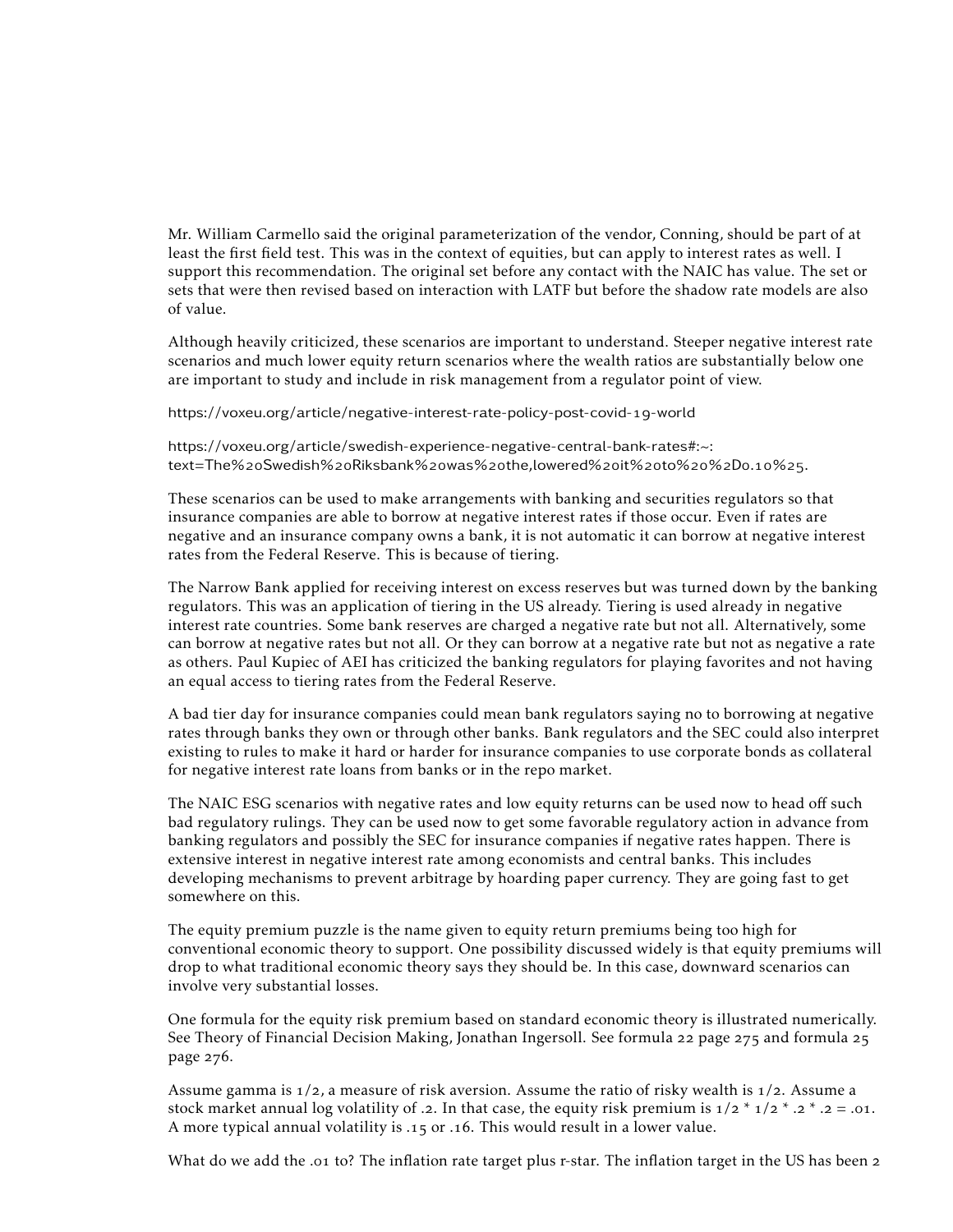percent, but experience prior to the current episode is percent. R-star is now considered to be likely negative, say -1 percent. If we take the 1 percent inflation and add minus one for rstar, we get a nominal short rate target of o. Adding the equity risk premiuim of .01, gives us an expected nominal equity return of .01 i.e. 1 percent per year.

Using an annual standard deviation of .2, then over  $25$  years, we get a standard deviation of square root of  $25$  times .2 or  $5$  times .2. So 1. The mean over  $25$  years is .25. Two standard deviations down would be  $.25 - 2 = -1.75$ . This would be .17 or a wealth ratio of 17 percent of the starting value. This is including reinvesting dividends.

If we used .15 for the standard deviation, then over 25 years we still get .75 for the standard deviation. Suppose for that period we used an equity expected return of 4 percent per year. Then we get  $25 * .04$  or 1.0. If we now have 3 standard deviations down, we get .04\*25 - 3 \* .75. Taking the exponential of that we get .28. This is the wealth ratio including reinvested dividends.

[https://www.credit-suisse.com/about-us-news/en/articles/media-releases/](https://www.credit-suisse.com/about-us-news/en/articles/media-releases/credit-suisse-global-investment-returns-yearbook-2022-202202.html#:~:text=Over%20the%20last%20122%20years,bonds%20by%203.2%25%20per%20year.) [credit-suisse-global-investment-returns-yearbook-](https://www.credit-suisse.com/about-us-news/en/articles/media-releases/credit-suisse-global-investment-returns-yearbook-2022-202202.html#:~:text=Over%20the%20last%20122%20years,bonds%20by%203.2%25%20per%20year.)2022-202202.html#:~: text=Over%2othe%2olast%20122%2o[years,bonds%](https://www.credit-suisse.com/about-us-news/en/articles/media-releases/credit-suisse-global-investment-returns-yearbook-2022-202202.html#:~:text=Over%20the%20last%20122%20years,bonds%20by%203.2%25%20per%20year.)2oby%203.2%25%2oper%2oyear.

Projecting the US to continue to have its high realized equity returns is to take one of the best periods of the best countries and extend it into the future. The 21st century is unlikely to be as favorable to the US relative to the rest of the world as the 20th century was. So to continue to project the US in the 20th century as normal is not something a prudent regulator should do.

Credit Suisse is using a 3.5 percent equity risk premium. So .035 annually. If the nominal target is zero, then the .035 is the total equity expected return. Prudent regulators should be looking at a number close to this. If the inflation target was 2 percent and rstar was minus one, this would give a total return of . expected. Regulators should consider the real possibility that equity risk premiums move substantially in the direction of traditional economic theory, i.e. become substantially lower.

 percent nominal expected return for equities from some reasonable perspectives could be the upper bound for regulators to count on for long horizons. The nominal target for the short term interest rate should have an upper bound of  $2$  percent is also sensible. Zero as the short term nominal target is a reasonable value. That would then give an equity expected return of no more than 4 percent. That includes dividends. The total expected equity return could be as low as one percent. This is using a low equity risk premium based on standard utility functions and a zero percent nominal target yield. Although this number seems ridiculous to some, it does have a basis in economic theory.

[https://www.nbim.no/contentassets/](https://www.nbim.no/contentassets/2b92009ffa9440f98eec8f32a0996ca2/discussion-note-1-16---equity-risk-premium.pdf)2b92009ffa9440f98eec8f32a0996ca2/ discussion-note-1-16[---equity-risk-premium.pdf](https://www.nbim.no/contentassets/2b92009ffa9440f98eec8f32a0996ca2/discussion-note-1-16---equity-risk-premium.pdf)

" The average World Equity Risk Premium (ERP) based on data from 1970 to 2015 is 6.4 percent. Adjusting the average for repricing over the period lowers the average to  $3.9$  percent. "

" The expected World ERP from the discount models may be closer to 4 percent if expectations of interest rate normalisation are taken into account. "

" Estimates from cross-sectional and time-series models also suggest an expected World ERP of  $\frac{1}{3}$  to  $\frac{1}{4}$ percent. "

[https://www.cfainstitute.org/-/media/documents/book/rf-lit-review/](https://www.cfainstitute.org/-/media/documents/book/rf-lit-review/2017/rflrv12n11.pdf)2017/rflrv12n11.pdf [https:](https://blogs.cfainstitute.org/investor/2022/04/08/equity-risk-premium-forum-dont-bet-against-a-bubble/)  $//blogs.cfainstitute.org/investor/2022/04/08/equity-risk-premium-forum-dont-bet-against-a-bubble/$  $//blogs.cfainstitute.org/investor/2022/04/08/equity-risk-premium-forum-dont-bet-against-a-bubble/$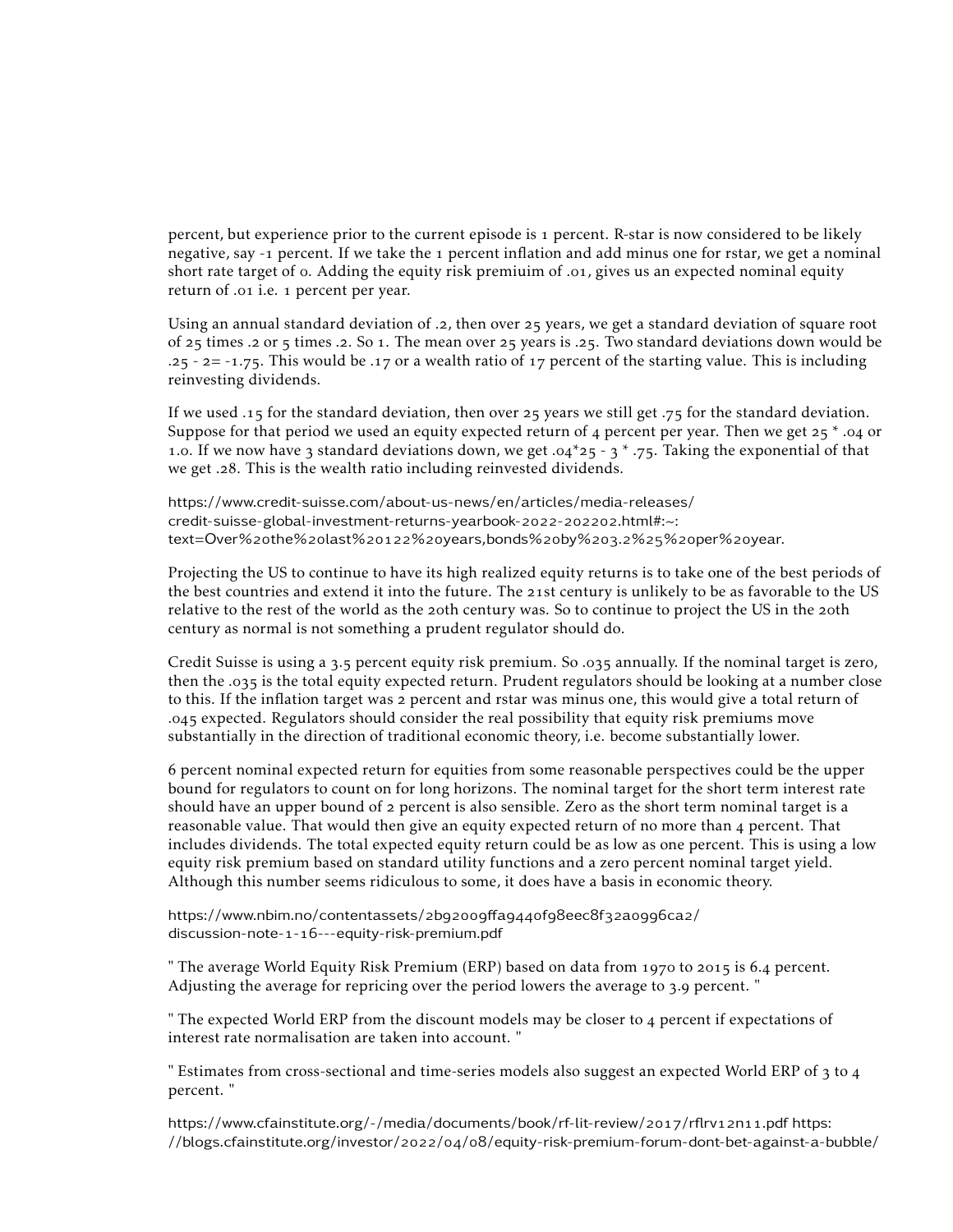<https://ourworldindata.org/grapher/world-gdp-over-the-last-two-millennia?yScale=log>

A 10 percent annual growth rate for 100 years gives a log return of  $.1 * 100 = 10$ . The exponential of this is 22026. We can check this number and make it more intuitive with the rule of  $72$ . In  $7$  years at 10 percent, money doubles. So in 100 years there are  $7 * 14 = 98$  years, so 14 doublings. The doublings go  $2, 4, 8, 16, 32$  for the first  $5, 32$  squared is around 1000. That leaves 4 more doublings, 16 so we get to  $16,000$  which is roughly the 22,026.

Higher returns need large consumption out of wealth to justify them. Particularly with environmental exhaustion showing up everywhere.

<https://inequality.org/great-divide/updates-billionaire-pandemic/>

https://fortune.com/2021/12/07[/worlds-richest-inequality-richer-during-pandemic/#:~:](https://fortune.com/2021/12/07/worlds-richest-inequality-richer-during-pandemic/#:~:text=World) [text=World's%](https://fortune.com/2021/12/07/worlds-richest-inequality-richer-during-pandemic/#:~:text=World)2orichest%2opeople%2onow%2oown%2011%25%2oof%2oglobal%2owealth%2C% 2omarking,biggest%2oleap%2oin%2orecent%2o[history&text=Subscribe%](https://fortune.com/2021/12/07/worlds-richest-inequality-richer-during-pandemic/#:~:text=World)2oto%2oFortune% 20Daily%20[to,during%](https://fortune.com/2021/12/07/worlds-richest-inequality-richer-during-pandemic/#:~:text=World)20the%20COVID%2D19%20crisis.

https://wir2o22[.wid.world/](https://wir2022.wid.world/)

https://wir2o22[.wid.world/www-site/uploads/](https://wir2022.wid.world/www-site/uploads/2022/03/0098-21_WIL_RIM_RAPPORT_A4.pdf)2o22/o3/oog8-21\_WIL\_RIM\_RAPPORT\_A4.pdf

(Watch out a4 at that link won't print well on US sized paper.)

If a single billionaire leaves his money in the market and avoids taxes, then in 100 years it is worth  $22$ trillion dollars. Billionaire wealth of  $\iota$  trillion that accumulated at  $\iota$  o percent for  $\iota$  too years would then reach 22000 times 1 trillion or 22 quadrillion.

The last 100 years or 500 years is not the normal growth pattern for humans or for the environment. It isn't possible to sustain such growth. At some point, the laws of physics, chemistry, and biology rule out such growth.

A corporation doesn't have to pay death taxes and is not required to pay out any dividends. So a C corp that invests in stocks on buy and hold can earn at least  $2/3$  of the equity return and more likely close to it. So 1 billion in a C corp that just invests would grow at close to these ratios. A total of 1 trillion in corporations growing on such terms would then explode to enormous levels. Levels impossible to achieve in practice. Ten percent annual return on the wealth of the wealthiest people or corporations is not sustainable.

Monarchs of countries like Saudi Arabia don't have to pay inheritence tax presumably. There are rich people around the world who don't have to pay inheritance tax in their country. So if they put away some billions in the US stock market just grow it accumulates to absurd levels.

[https://taxsummaries.pwc.com/saudi-arabia/individual/other-taxes#:~:](https://taxsummaries.pwc.com/saudi-arabia/individual/other-taxes#:~:text=There%20are%20no%20inheritance%2C%20estate,gift%20taxes%20in%20Saudi%20Arabia.) text=There%20are%20no%20[inheritance%](https://taxsummaries.pwc.com/saudi-arabia/individual/other-taxes#:~:text=There%20are%20no%20inheritance%2C%20estate,gift%20taxes%20in%20Saudi%20Arabia.)2C%20estate,gift%20taxes%20in%20Saudi%20Arabia.

"There are no inheritance, estate, or gift taxes in Saudi Arabia."

So a single billionaire in Saudi Arabia who puts a billion in the US market to accumulate at 10 percent, would see his money worth 20 trillion dollars or so in a century. Presumably, they would pay some US dividend tax.

<https://fiscaldata.treasury.gov/datasets/debt-to-the-penny/debt-to-the-penny>